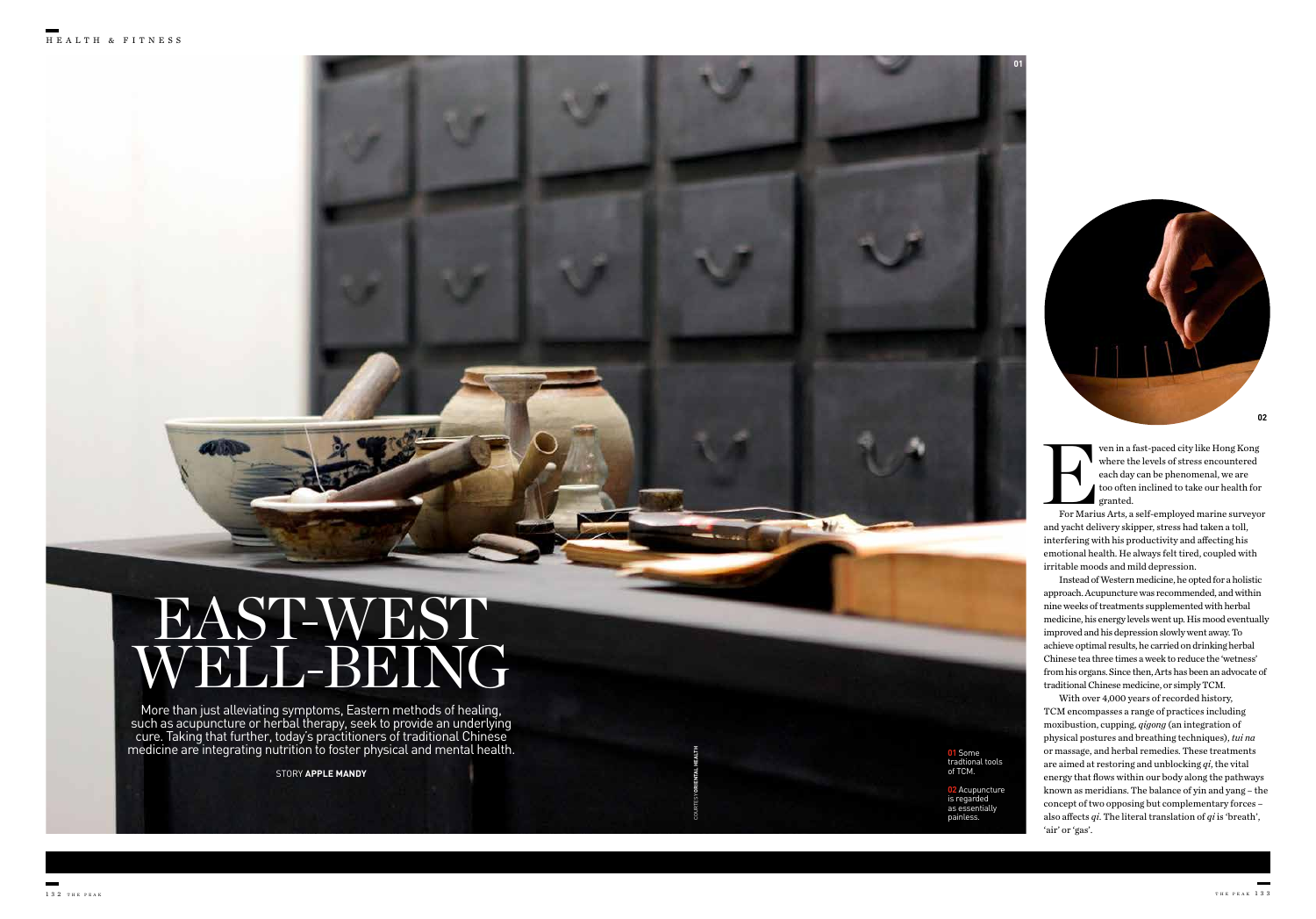"TRADITIONAL CHINESE MEDICINE … PROVIDES A SOLUTION TO SOME OF THE ISSUES [FOR WHICH] WESTERN MEDICINE DOESN'T HAVE THE ANSWERS"



- Judy Xu, Oriental Health

COURTESY **ORIENTAL HEALTH**

may add, unblock or release *qi*. That's why each treatment is individualised to ensure the root cause is treated holistically.

"The old saying 'no pain no gain' is not necessary," says Clair Beardson, a licensed acupuncturist, Chinese medicine practitioner and nutritionist at Albert Place Practice in Central. "We tend to use distal acupuncture points, which are far removed from where the pain is, to eradicate the root causes of the disease."

Moxibustion, a form of heat therapy, is another effective treatment. Traditionally, a dried plant called 'moxa' is burned near the skin surface, permitting heat into the body. There are different ways of doing it, and at Oriental Health the doctors burn dried mugwort placed on top of sliced ginger, allowing heat to enter through the ginger and into the acupuncture point. Combining acupuncture and moxibustion is another way, where hand-rolled herbs are burned on top of a needle.

"Like acupuncture, moxibustion can cure diseases," says Xu. "Cancer patients with a low immune system usually have a low white blood cell count. We suggest doing moxibustion for six days in a row so the white blood cell count can go up. If the cell count is low, patients won't be able to do chemotherapy. Moxibustion can boost the immune system, and it's also good for chronic pain."



**03** Judy Xu, Oriental Health **04-05** Clair

Beardson checks a pulse and treats a patient with moxibustion

**06** Clair Beardson, Albert Place Practice

> "TCM DOESN'T COST A MILLION DOLLARS TO ACHIEVE A MILLION-DOLLAR LOOK" - Clair Beardson, Albert Place Practice

# AT YOUR CONVENIENCE

Five-star hotels and resorts have been incorporating holistic TCM treatments to their menu of services, providing further options for guests. Here are some local and overseas options:



#### CHUAN SPA, LANGHAM PLACE, MONGKOK

This urban retreat is offering moxibustion, cupping or ho guan (pictured), and  $\ddot{g}u\dot{a}$  sha – an ancient Chinese practice that literally means "to scrape away fever". A full moxibustion treatment lasts for an hour, including a 30-minute massage.



#### FOUR SEASONS RESORTS, BALI

TCM practitioner Nichole Dreyer (pictured) will be on-site for 60-minute acupuncture treatments at Four Seasons in Jimbaran Bay on December 18-24, and at Four Seasons in Sayan on January 3-9. Dreyer offers individualised treatments, using modern science with acupuncture techniques, followed by coaching.

"Traditional Chinese medicine is effective because one can see the results," says Judy Xu, director of Oriental Health, a Chinese medicine clinic in Sheung Wan that specialises in cancer care, cancer prevention, and pain management. "It's a natural healing and it doesn't have any side effects. It also provides a solution to some of the issues [for which] Western medicine doesn't have the answers."

Before any treatment is advised, the tongue and pulses are diagnosed to help determine the state of the patient's internal organs. The tongue is said to reveal the condition of the stomach, spleen, liver, intestines, bladder, uterus, lungs and heart, while the left pulse is used to assess the heart, liver and kidney, and the right the lung, spleen and kidney. Based on problems detected in these areas, the doctor puts needles on the appropriate meridian.

#### JUST A SLIGHT PINCH

Needles may sound daunting but acupuncture is regarded as essentially painless. A popular Eastern practice, it has been used to help alleviate common symptoms including degenerative back and shoulder muscles, insomnia, stress, anxiety, depression, digestive complaints and irritable bowel syndrome (IBS). Shorter treatment periods are given to those who have a chronic cough or sinusitis, as well as those who are jet-lagged.

"A lot of past research showed that acupuncture beats conventional Western medicine for a number of health issues," says Xu. "According to Western research, acupuncture produces good hormones that make us happy, peaceful and facilitate healing, and it also reduces bad hormones such as cortisones."

According to TCM, each of the 12 main meridians is linked to an organ, and if a meridian is blocked it means the organ does not function well. There are also hundreds of acupuncture points and each point